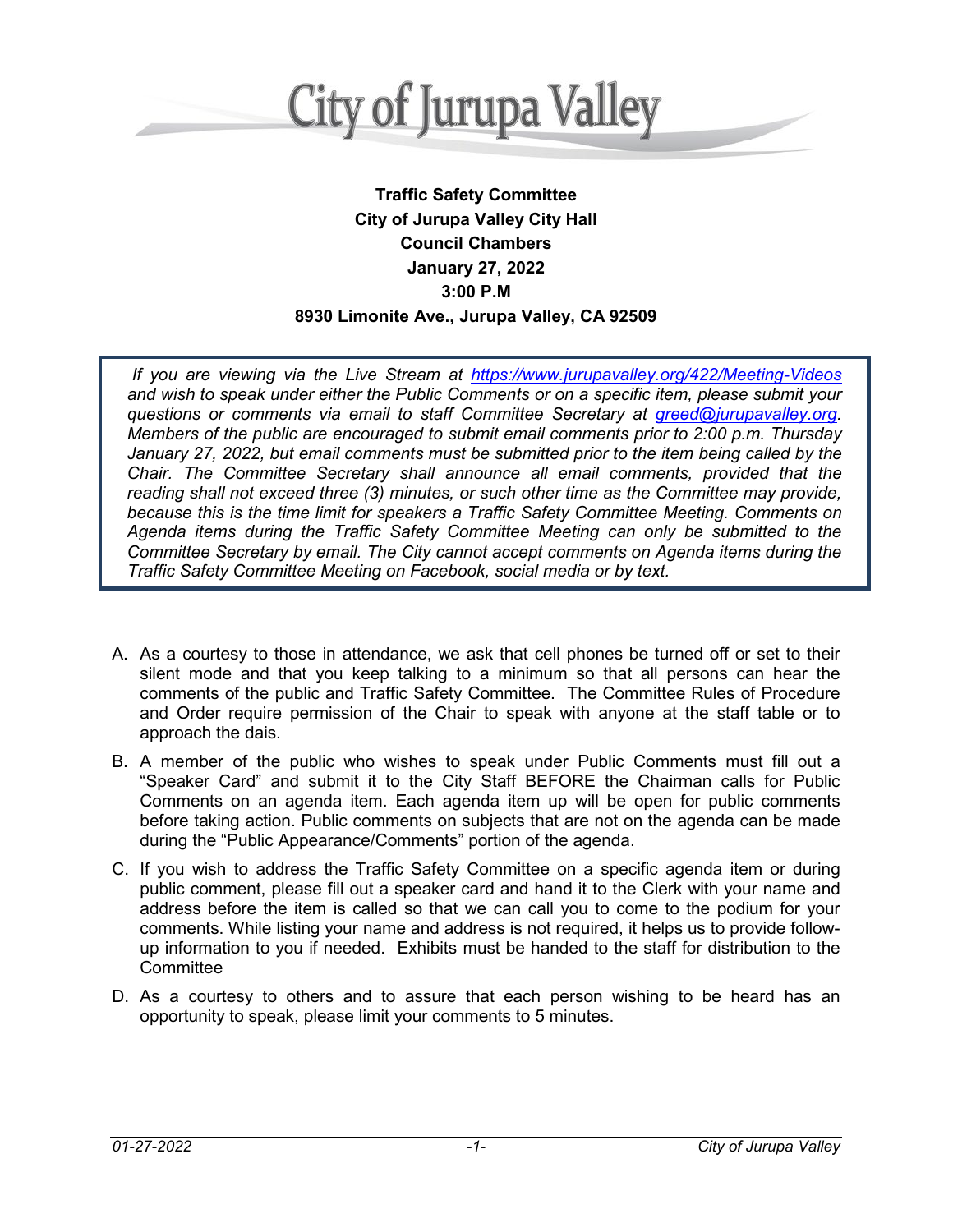## **REGULAR SESSION**

- **1. 3:00 P.M. – Call to Order and Roll Call for Regular Session Committee Members:**
	-
	- Robert Galindo
	- Paul Toor, Secretary
	- Sgt. Javier Morando
	- Carol Crouch, Chair  **Hugo Bustamante, Vice Chair** 
		- Michael Flad
		- Mayra Jackson

- **2. Pledge of Allegiance**
- **3. Public Appearance/Comments**
- **4. Approval of Agenda**
- **5. Approval of September 23, 2021 Regular Meeting Minutes**

## **NEW BUSINESS ITEMS**

- **6. Request for All-Way Stop Control at the intersection of Beach Street with 60th Street.**
- **7. Request for All-Way Stop Control at the intersection of Camino Jamacha with Avenida Del Ranchos.**
- **8. Request for All-Way Stop Control at the intersection of Dodd Street with 48th Street.**
- **9. Request for Traffic Calming on El Palomino Drive Between Haven View Drive and Wendover Drive.**
- **10. Request for a Crosswalk on Lakeview Avenue at Kelsey Place Near Horseshoe Lake Park.**
- **11. Request for Safety Improvements at the Intersection of Wineville Avenue and Limonite Avenue.**

## **INFORMATIONAL ITEMS**

- **12. Emails to the Traffic Safety Committee**
- **13. Status of On-going Projects and Requests and Other Information**

**Adjournment to February 24, 2022 Meeting – Council Chambers.**